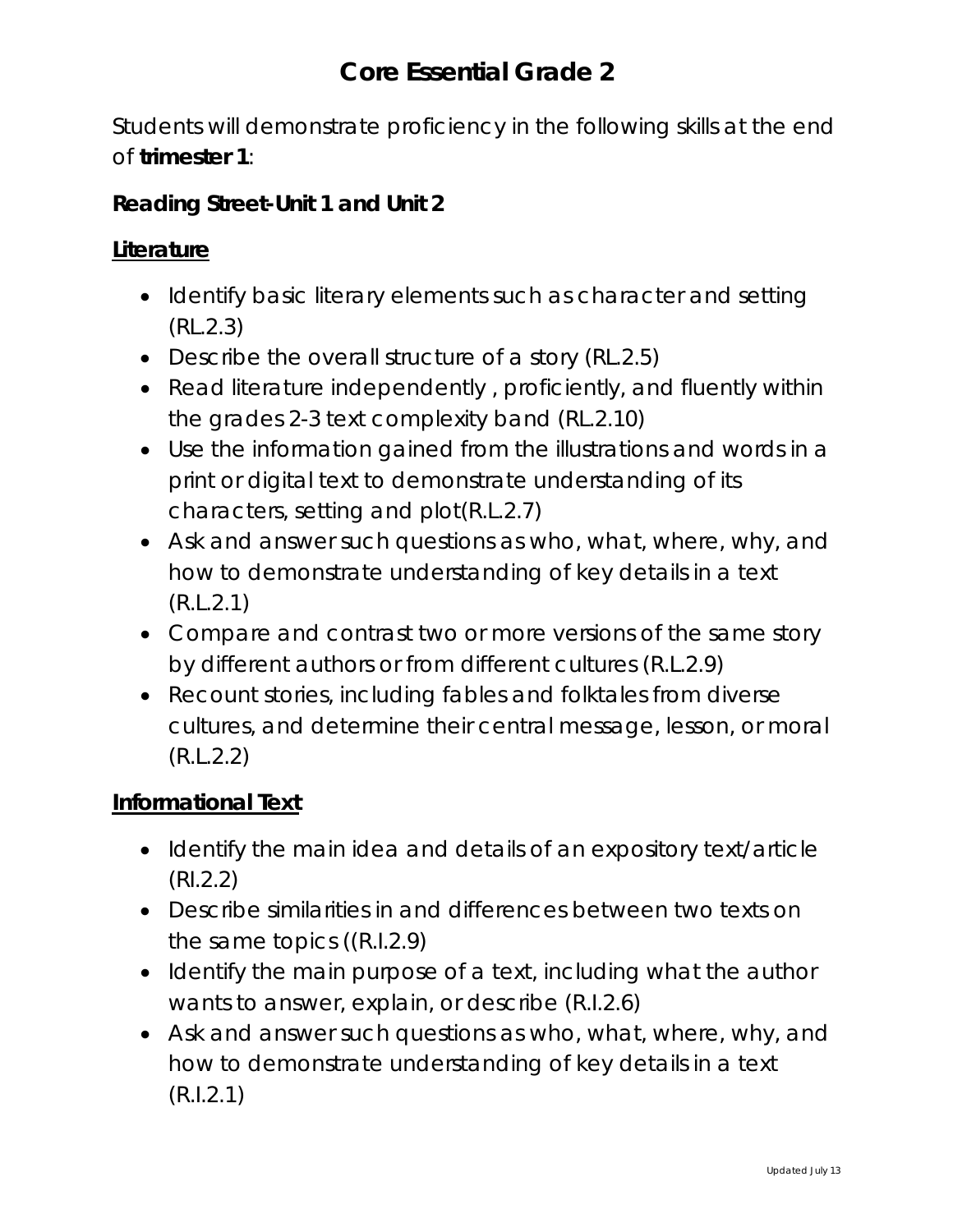- Know and use various text features (captions, bold print, subheadings, glossaries, indexes, electronic menus, icons) to locate key facts or information in a text quickly and efficiently(R.I.2.5)
- By the end of the year, read and comprehend informational texts, including history, social studies, science, and technical texts (R.I.2.10)

## **Foundational Skills**

- Know and apply grade-level phonics and word analysis skills in decoding skills (RF.2.3)
- Identify and spell words with short vowels and consonants (RF.2.3.a) (RF.2.3.b)
- Identify, segment and spell words with long vowels VCe (RF.2.3.a) (RF.2.3.c)
- Identify, segment and spell words with initial and final consonant blends (RF.2.3)
- Identify, segment and spell words with inflected endings (-ed, ing) (RF.2.3)
- Identify, segment and spell words with consonant digraphs
- $(sh, ch, th, wh)$   $(RF.2.3.f)$
- Identify, segment, and spell words with controlled r (RF.2.3.a)
- Identify and spell words with plural endings(RF.2.3)
- Identify, segment, and spell words with vowel digraphs (RF.2.3.f)
- Read on-level text with purpose and understanding (R.F.2.4.a)
- Read on-level text orally with accuracy, appropriate rate and expression on successive readings ((RF.2.4.b)
- Read with sufficient accuracy and fluency to support comprehension (R.F.2.4)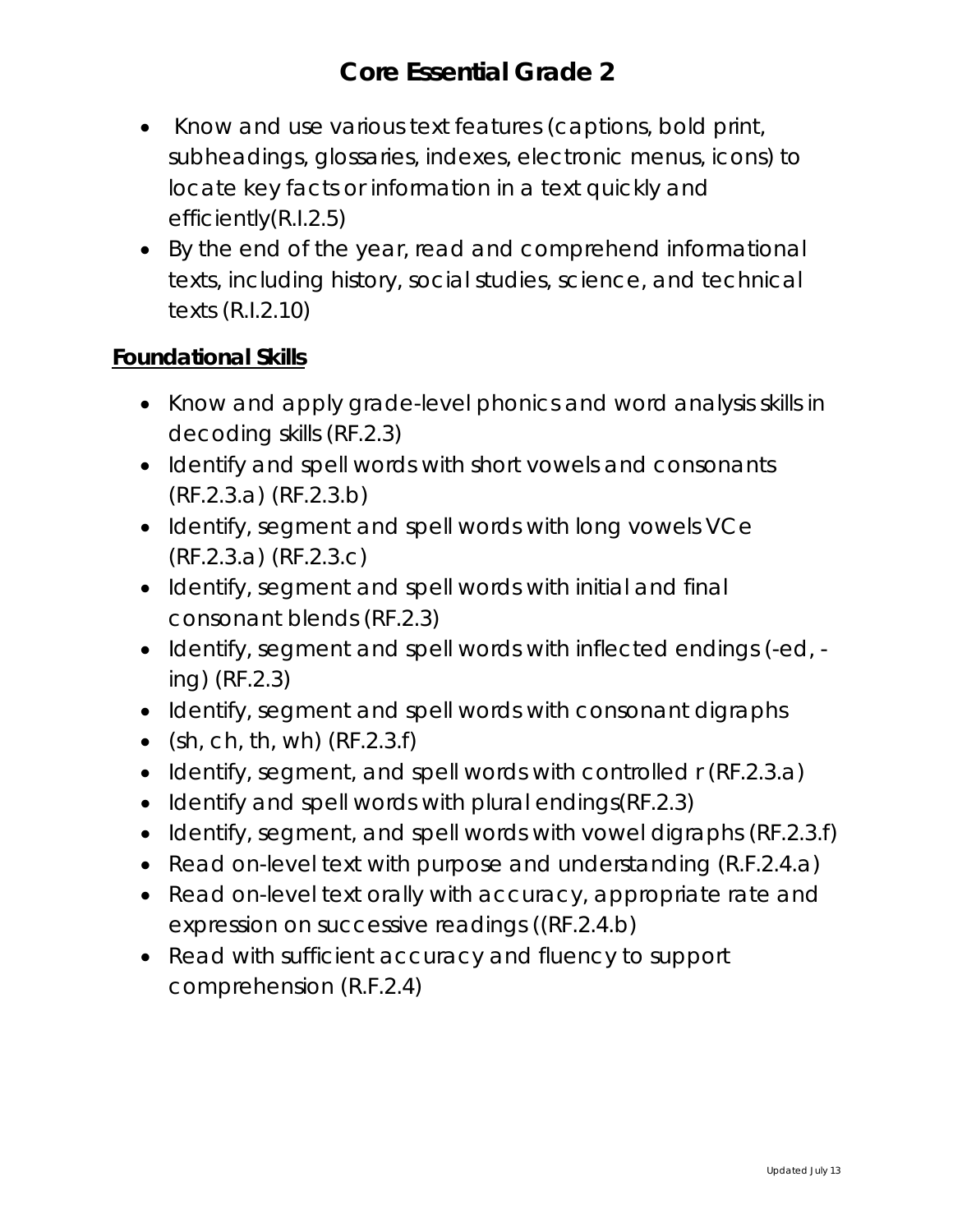## **Writing**

- Write narrative s in which they recount a well-elaborated event or short sequence of events, include details to describe actions, thoughts, and feelings, use temporal words to signal event order, and provide a closing sentence (W.2.3)
- Write informational/explanatory texts which includes topic, facts, and definitions to develop points, plus include a concluding statement (W.2.2)
- Participate in shared research and writing projects (W.2.7)
- With guidance and support from adults and peers, focus on a topic and strengthen writing as needed by revising and editing. (W.2.5)

#### **Language**

- Observe the conventions of grammar and usage (L.2.1)
- Produce, expand, and rearrange complete simple and compound sentences (L.2.1.f)
- Use newly learned words acquired through conversations, reading, and responding to texts (L.2.6)
- Build real-connections between words and their use (L.2.5.a)
- Use apostrophes and spell words with contractions and frequently occurring possessives (L.2.2.c)
- Demonstrate command of the conventions of standard English capitalization, punctuation, and spelling when writing (L.2.2)
- Capitalize holidays, product names, and geographic names (L.2.2.a)
- Use guide words to locate words in a dictionary or glossary to correct spelling (L.2.2.e)
- Identify and use irregular plural nouns (L.2.1.b)
- Use words and phrases acquired through conversations, reading, and being read to, and responding to texts, including using adjectives and adverbs to describe. (L.2.6)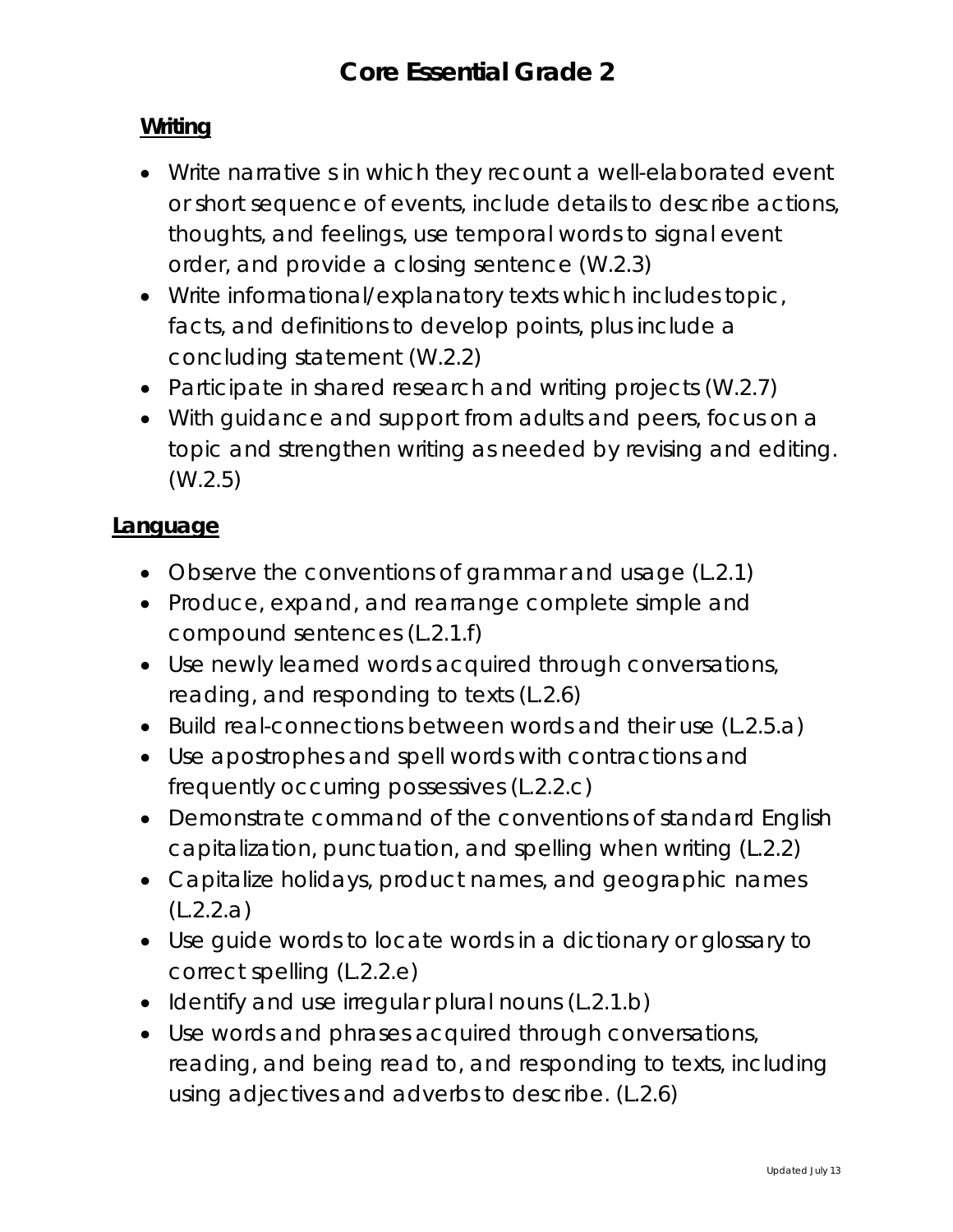## **Speaking /Listening**

- Participate in group discussion (SL.2.1)
- Follow agreed-upon rules for discussion (SL.2.1.a)
- Recount or describe key ideas or details from a text read aloud or information presented orally or through other media(SL.2.2)
- Ask and answer questions about what a speaker says in order to clarify comprehension, gather additional information, or deepen understanding of a topic or issue (SL.2.3)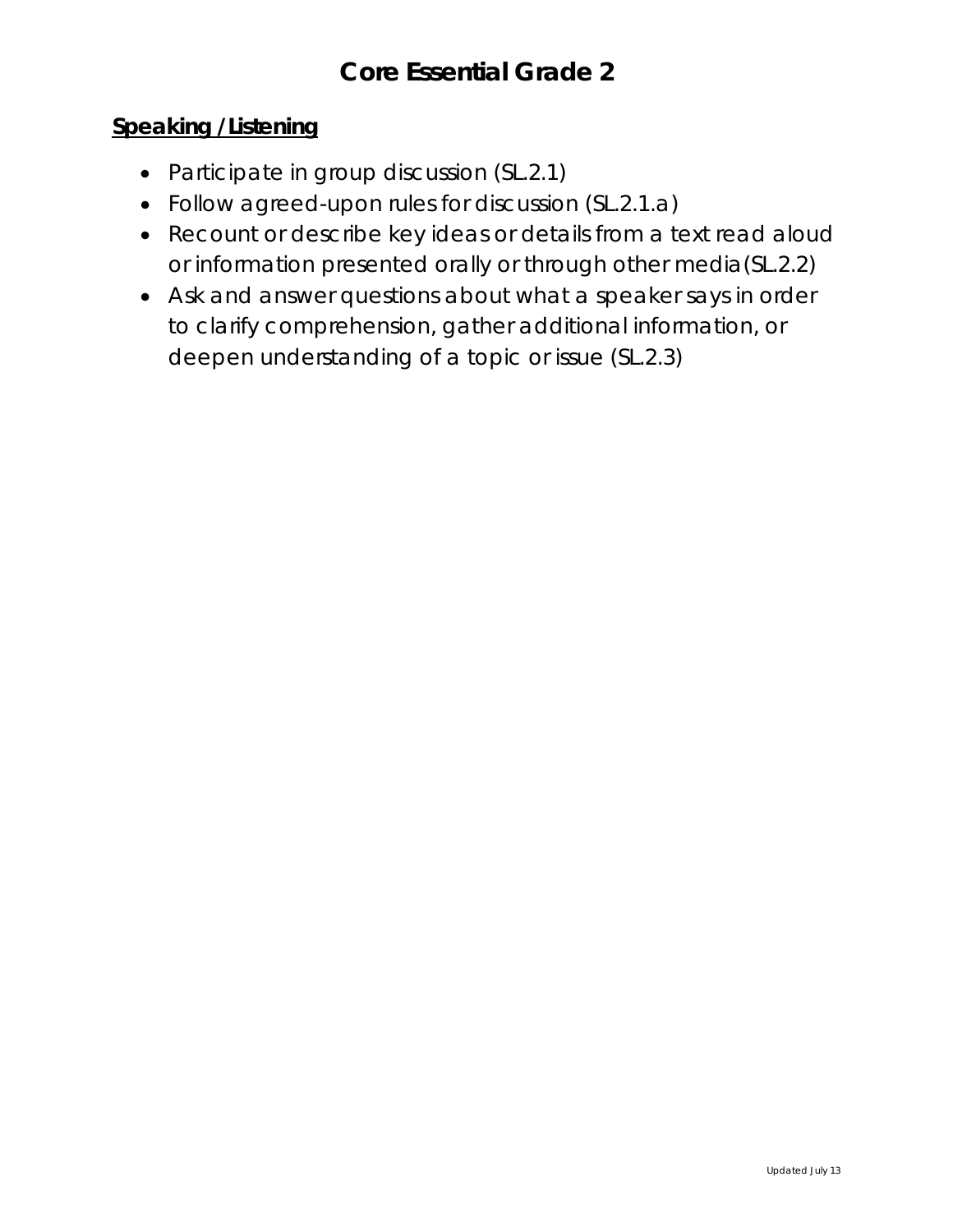Students will demonstrate proficiency in the following skills at the end of **Trimester 2**:

### **Reading Street-Unit 3 and Unit 4**

#### **Literature**

- Identify the main purpose of a text (author's purpose)
- Describe the structure of a story: beginning, middle, and end (R.L.2.5)
- Use visualization to demonstrate understanding of character, setting, or plot (R.L.2.7)
- Acknowledge differences in the points of view of characters, including by speaking in a different voice for each character when reading dialogue aloud (R.L.2.6)
- Draw conclusions by asking and answering questions such as who, what, where, when, why, and how to demonstrate understanding of key details in text (R.L.2.1)
- Compare and contrast two or more versions of the same story by different author and/or cultures (R.L.2.9)
- Summarize fables and folktales (R.L.2.2)
- Sequence the story and understand the overall structure(R.L.2.5)
- Predict and set purpose of the given text(R.L.2.2)
- Describe how words and phrases supply the rhythm and meaning in a story, poem, or song (R.L.2.4)

#### **Informational Text**

- Identify the main purpose of a text, including what the author wants to answer, explain, or describe (R.I.2.6)
- Ask and answer such questions as who, what, where, why, and how to demonstrate understanding of key details in a text (R.I.2.1)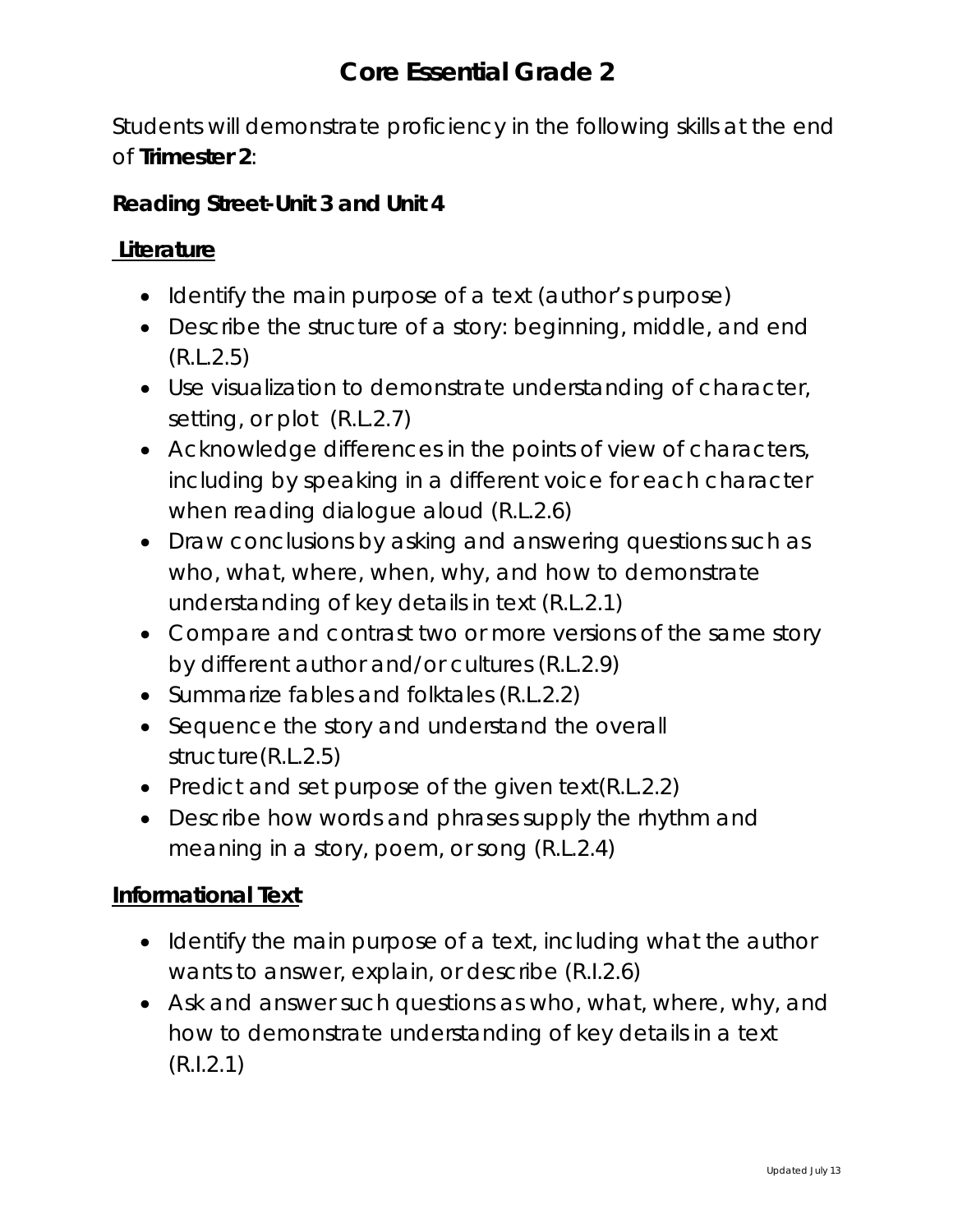- Describe how reasons support specific points the author makes in a text(R.I.2.8)
- Explain how specific images contribute to and clarify a text (R.I.2.7)

## **Foundational Skills (Phonics)**

- Identify and spell words with common vowel teams (R.F.2.3.b)
- Identify, segment and spell words with long and short vowels in one-syllable words (R.F.2.3.a)
- Decode regularly spelled two-syllable words with long vowels (R.F.2.3.c)
- Read on-level text orally with accuracy, appropriate rate and expression on successive readings ((R.F.2.4.b)
- Know and apply grade-level phonics and word analysis skills in decoding words (substitute final phonemes, syllable -le) (R.F.2.3)
- Identify, segment and spell words using comparative endingser,-est (R.F.2.3)
- Decode words with prefixes and suffixes (R.F.2.3.d)
- Read with sufficient accuracy and fluency to support comprehension (R.F.2.4)

## **Writing**

- Write narratives in which they recount a well-elaborated event or short sequence of events, include details to describe actions, thoughts, and feelings, use temporal words to signal event order, and provide a closing sentence (W.2.3)
- With guidance and support from adults and peers, focus on a topic and strengthen writing as needed by revising and editing. (W.2.5)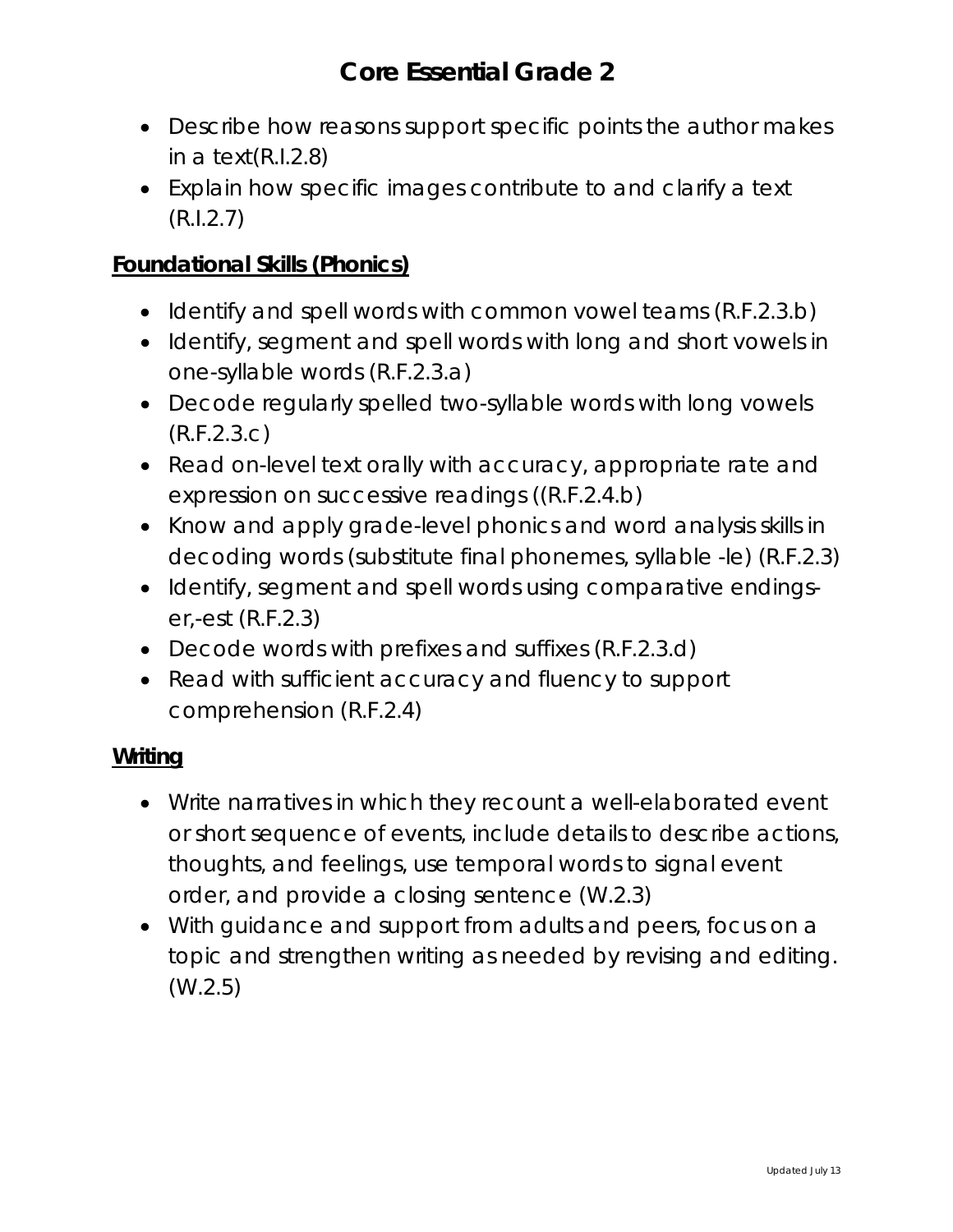- Write opinion pieces in which they introduce the topic or a book they are writing about, state an opinion, supply reasons that support the opinion, use linking words to connect opinions and reasons and provide a concluding statement (W.2.1)
- Participate in shared research and writing projects (W.2.7)

#### **Language**

- Use words and phrases acquired through conversations, reading, and being read to, and responding to texts, including using adjectives and adverbs to describe. (L.2.6)
- Observe the conventions of grammar and usage (L.2.1)
- Form and use the past tense of frequently occurring irregular verbs (L.2.1.d)
- Identify, understand and spell compound words (L.2.4.d)
- Use adjectives and adverbs, and choose between them depending on what is to be modified (L.2.1.e)
- Demonstrate command of the conventions of standard English capitalization, punctuation, and spelling when writing (L.2.2)
- Use commas in greetings and closings of letters ((L.2.2.b)
- Use knowledge of the meaning of individual words to predict the meaning of compound words (L.2.4.d)
- Distinguish shades of meaning among closely related verbs and closely related adjectives (L.2.5.b)
- Determine or clarify the meaning of unknown and multimeaning words and phrases (L.2.4)
- Identify real-life connections between words and their use (L.2.5.a)
- Demonstrate understanding of word relationships and nuance in word meanings (L.2.5)
- Use sentence-level context as a clue to the meaning of a word or phrase (L.2.4.a)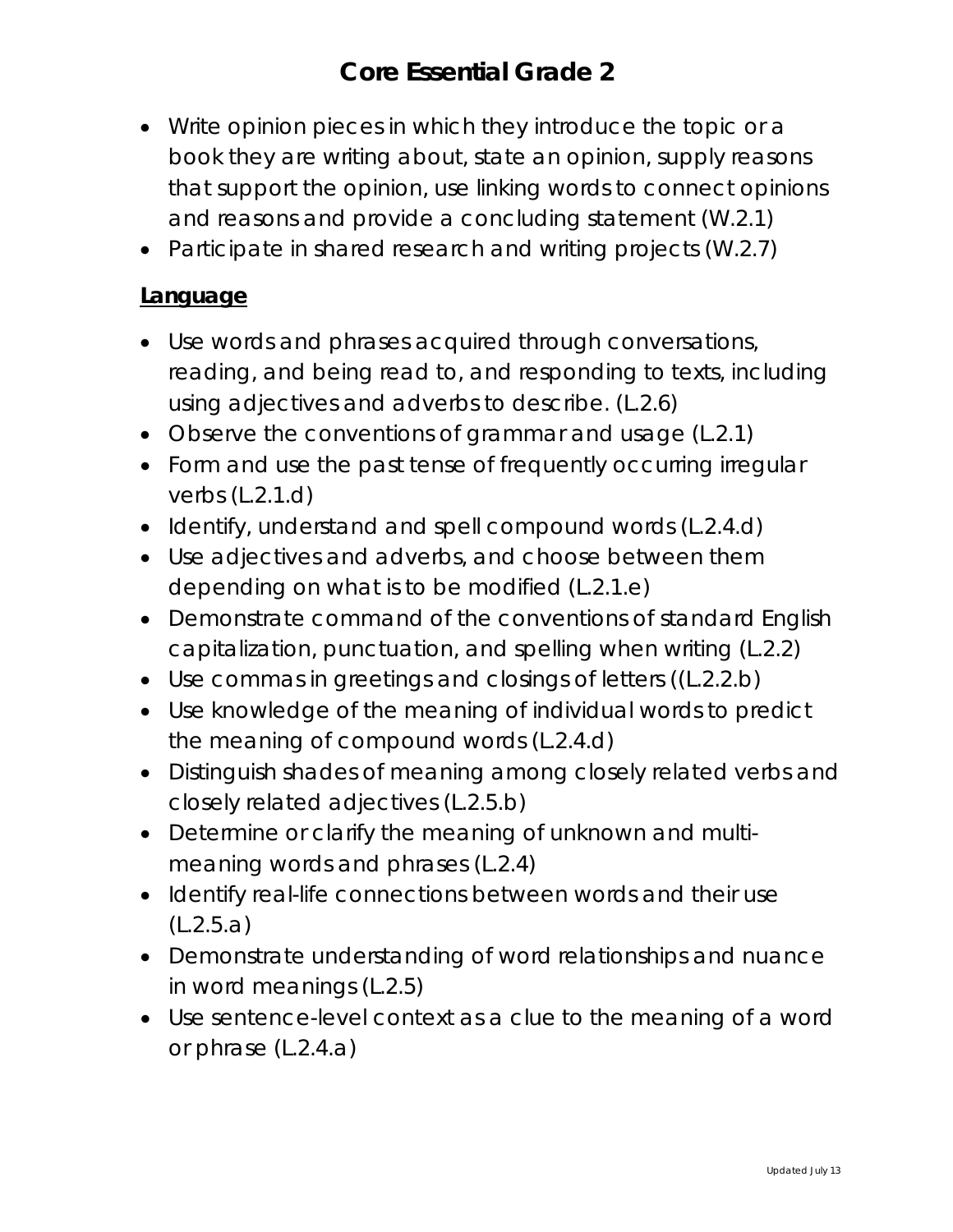- Determine the meaning of the new word formed when a known prefix is added to a known word (L.2.4.b)
- Produce, expand, and rearrange complete simple and compound sentences (L.2.1.f)

### **Speaking and Listening**

- Produce complete sentences when appropriate to task and situation in order to provide requested detail or clarification (S.L.2.6)
- Participate in group discussion (SL.2.1)
- Follow agreed-upon rules for discussion (SL.2.1.a)
- Recount or describe key ideas or details from a text read aloud or information presented orally or through other media(SL.2.2)
- Ask and answer questions about what a speaker says in order to clarify comprehension, gather additional information, or deepen understanding of a topic or issue (SL.2.3)
- Tell a story or recount an experience with appropriate facts and relevant, descriptive details, speaking audibly in coherent sentences (S.L.2.4)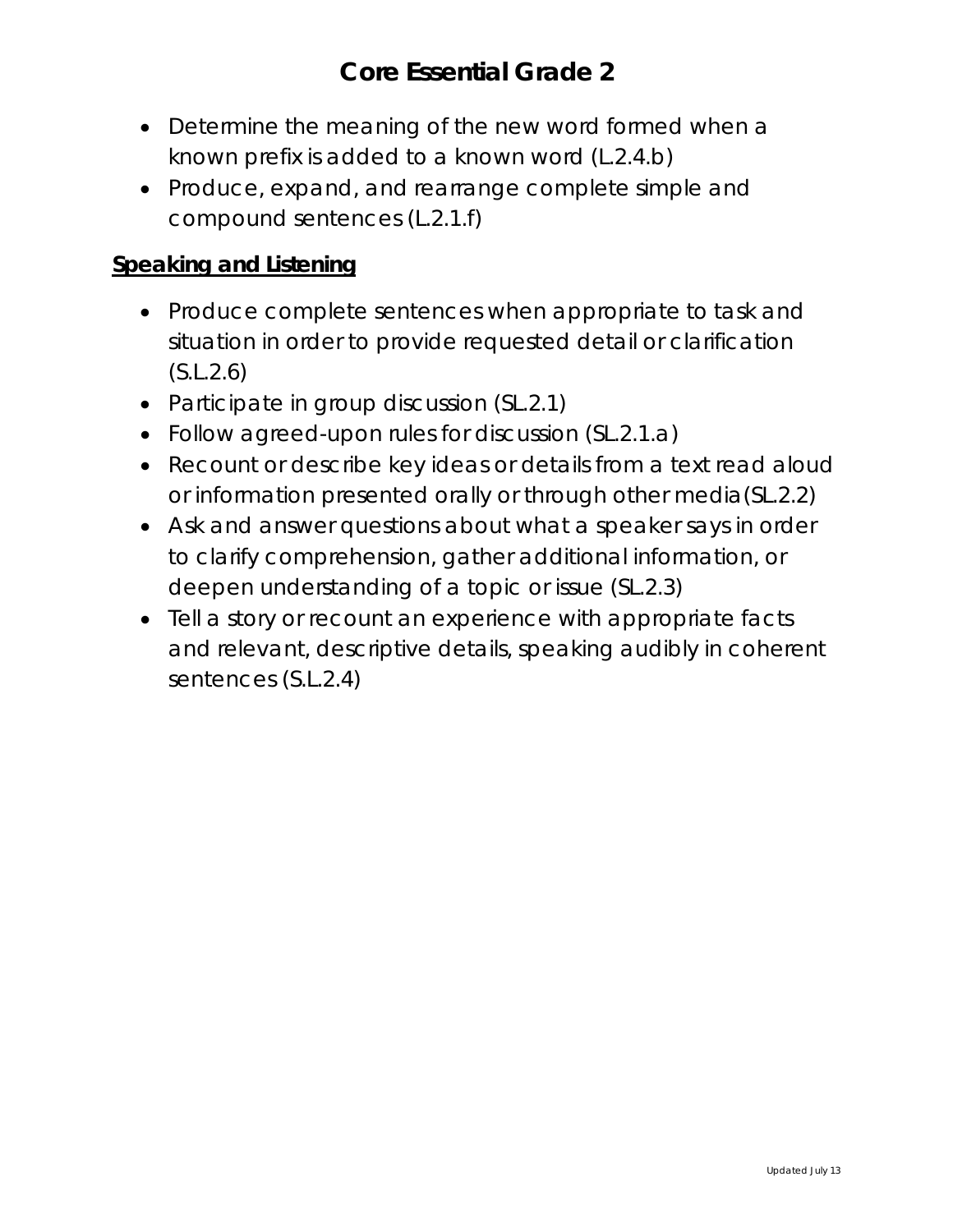Students will demonstrate proficiency in the following skills at the end of **trimester 3**:

### **Reading Street-Unit 5 and Unit 6**

## **Literature**

- Describe the structure of a story: beginning, middle, and end (R.L.2.5)
- Use visualization to demonstrate understanding of character, setting, or plot (R.L.2.7)
- Acknowledge differences in the points of view of characters, including by speaking in a different voice for each character when reading dialogue aloud (R.L.2.6)
- Draw conclusions by asking and answering questions such as who, what, where, when, why, and how to demonstrate understanding of key details in text (R.L.2.1)
- Describe how characters in a story respond to major events and challenges (R.L.2.3)
- Compare and contrast two or more versions of the same story by different authors or from different cultures (R.L.2.9)
- Sequence the story and understand the overall structure(R.L.2.5)
- Ask and answer such questions as who, what, where, why, and how to demonstrate understanding of key details in a text (R.L.2.1)

## **Informational Text**

- Identify the main purpose of a text, including what the author wants to answer, explain, or describe (R.I.2.6)
- Ask and answer such questions as who, what, where, why, and how to demonstrate understanding of key details in a text (R.I.2.1)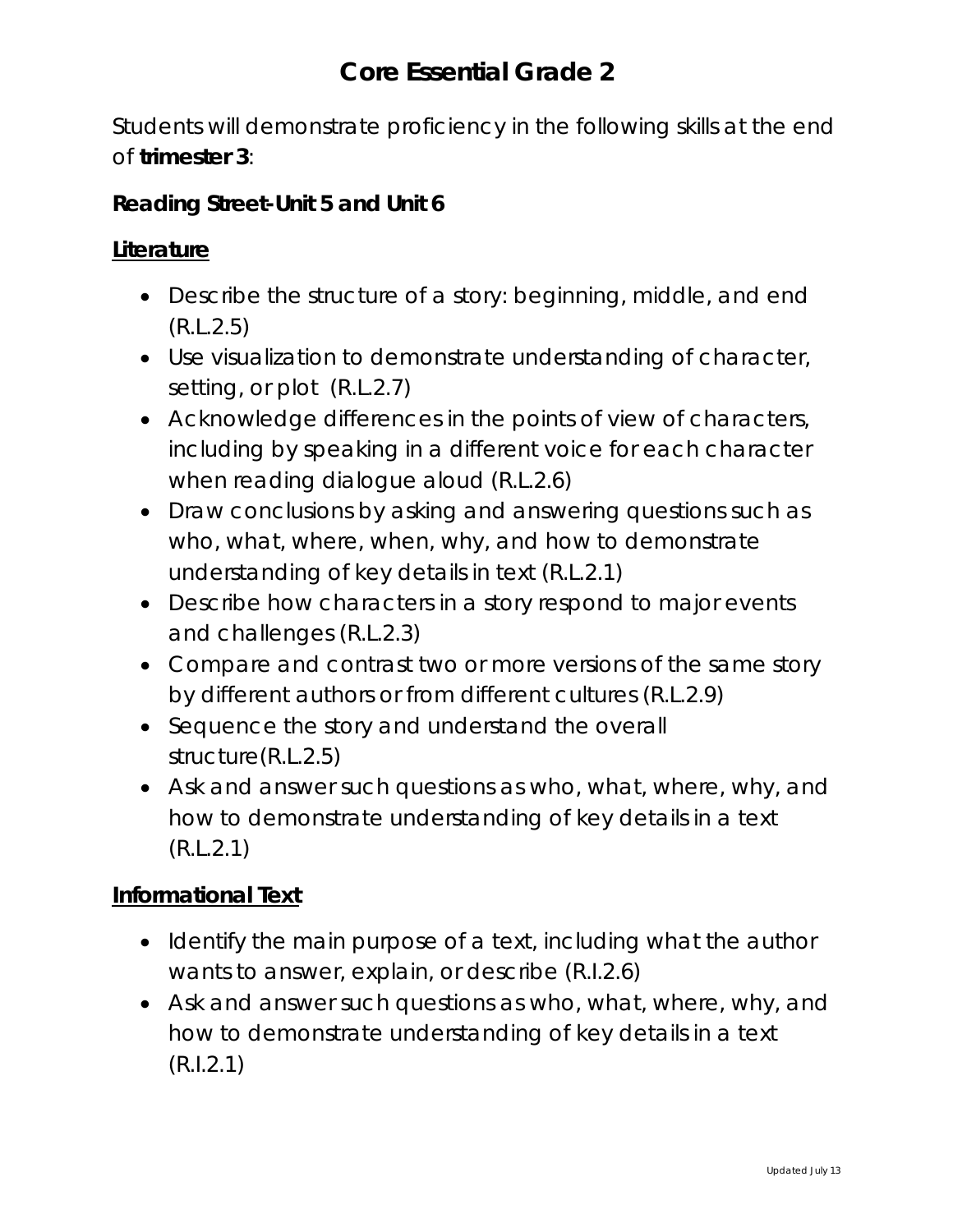- Identify the main topic of a multi paragraph text as well as the focus of specific paragraphs within the text (R.I.2.2)
- Know and use various text features (e.g., captions, bold prints, subheadings, glossaries, indexes, electronic menus, icons) to locate key facts or information in a text quickly and efficiently. (R.I.2.5)
- Describe the connection between a series of historical events, scientific ideas or concepts or steps in technical procedures in a text (R.I.2.3)

## **Foundational Skills (Phonics)**

- Identify and spell words with common vowel teams (R.F.2.3.b)
- Use context to confirm or self-correct word recognition and understanding, rereading as necessary (R.F.2.4.c)
- Read on-level text orally with accuracy, appropriate rate and expression on successive readings ((R.F.2.4.b)
- Know and apply grade-level phonics and word analysis skills in decoding words (R.F.2.3)
- Recognize and read grade-appropriate irregularly spelled words (R.F.2.3.f)
- Decode words with prefixes and suffixes (R.F.2.3.d)
- Read with sufficient accuracy and fluency to support comprehension (R.F.2.4)

#### **Writing**

- Write narratives in which they recount a well-elaborated event or short sequence of events, include details to describe actions, thoughts, and feelings, use temporal words to signal event order, and provide a closing sentence (W.2.3)
- With guidance and support from adults and peers, focus on a topic and strengthen writing as needed by revising and editing. (W.2.5)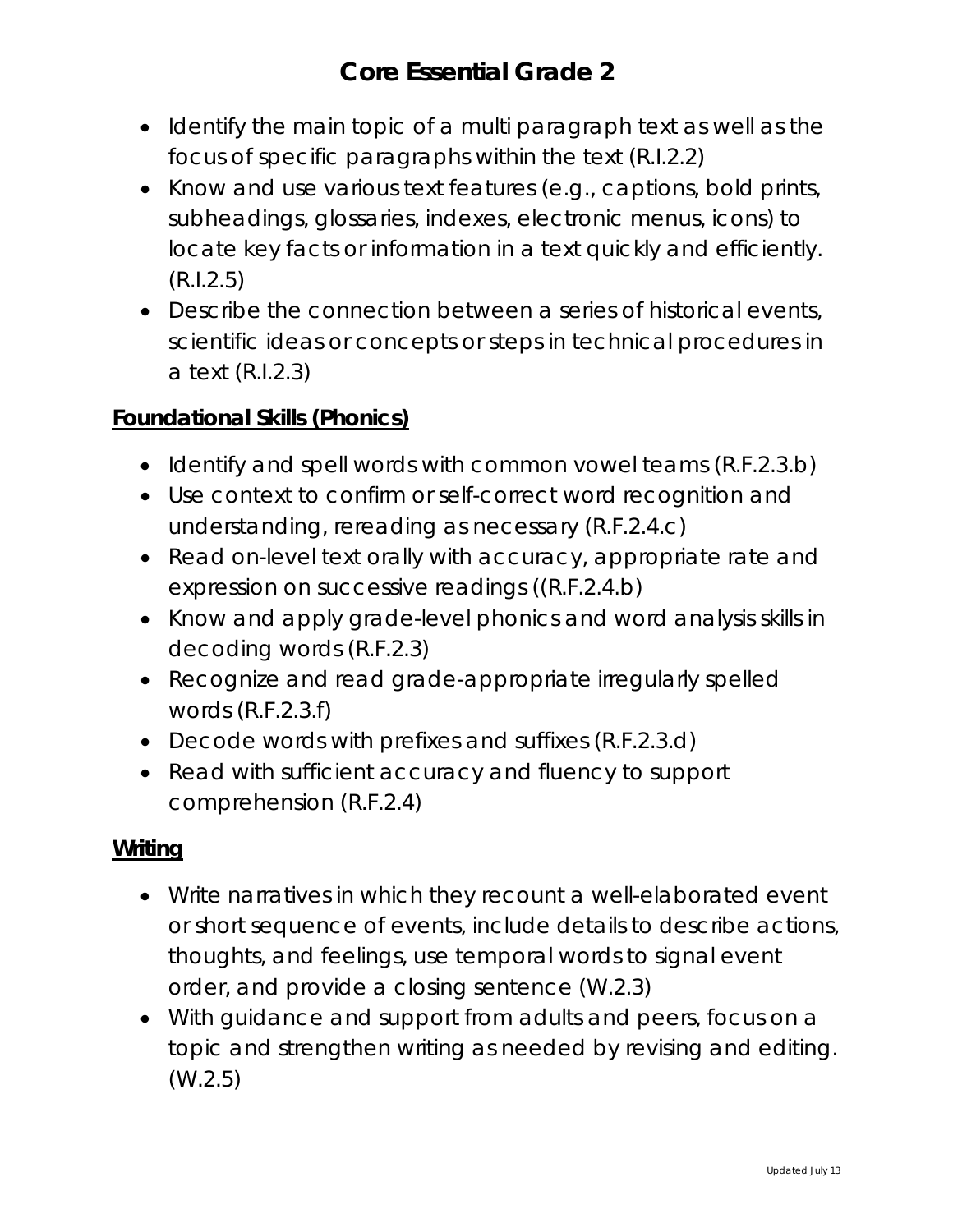- Write opinion pieces in which they introduce the topic or a book they are writing about, state an opinion, supply reasons that support the opinion, use linking words to connect opinions and reasons and provide a concluding statement (W.2.1)
- Write informational/explanatory texts which includes topic, facts, and definitions to develop points, plus include a concluding statement (W.2.2)

## **Language**

- Capitalize holidays, product names, and geographic names (L.2.2.a)
- Observe the conventions of grammar and usage (L.2.1)
- Consult reference materials, including beginning dictionaries, as needed to check and correct spellings (L.2.2.e)
- Use an apostrophe to form contractions and frequently occurring possessives (L.2.2.c)
- Generalize learned spelling patterns when writing words (L.2.2.d)
- Identify, understand and spell compound words (L.2.4.d)
- Demonstrate command of the conventions of standard English capitalization, punctuation, and spelling when writing (L.2.2)
- Use knowledge of the meaning of individual words to predict the meaning of compound words (L.2.4.d)
- Determine or clarify the meaning of unknown and multimeaning words and phrases (L.2.4)
- Identify real-life connections between words and their use (L.2.5.a)
- Use a known root word as a clue to the meaning of unknown word with the same root (L.2.4.c)
- Demonstrate understanding of word relationships and nuance in word meanings (L.2.5)